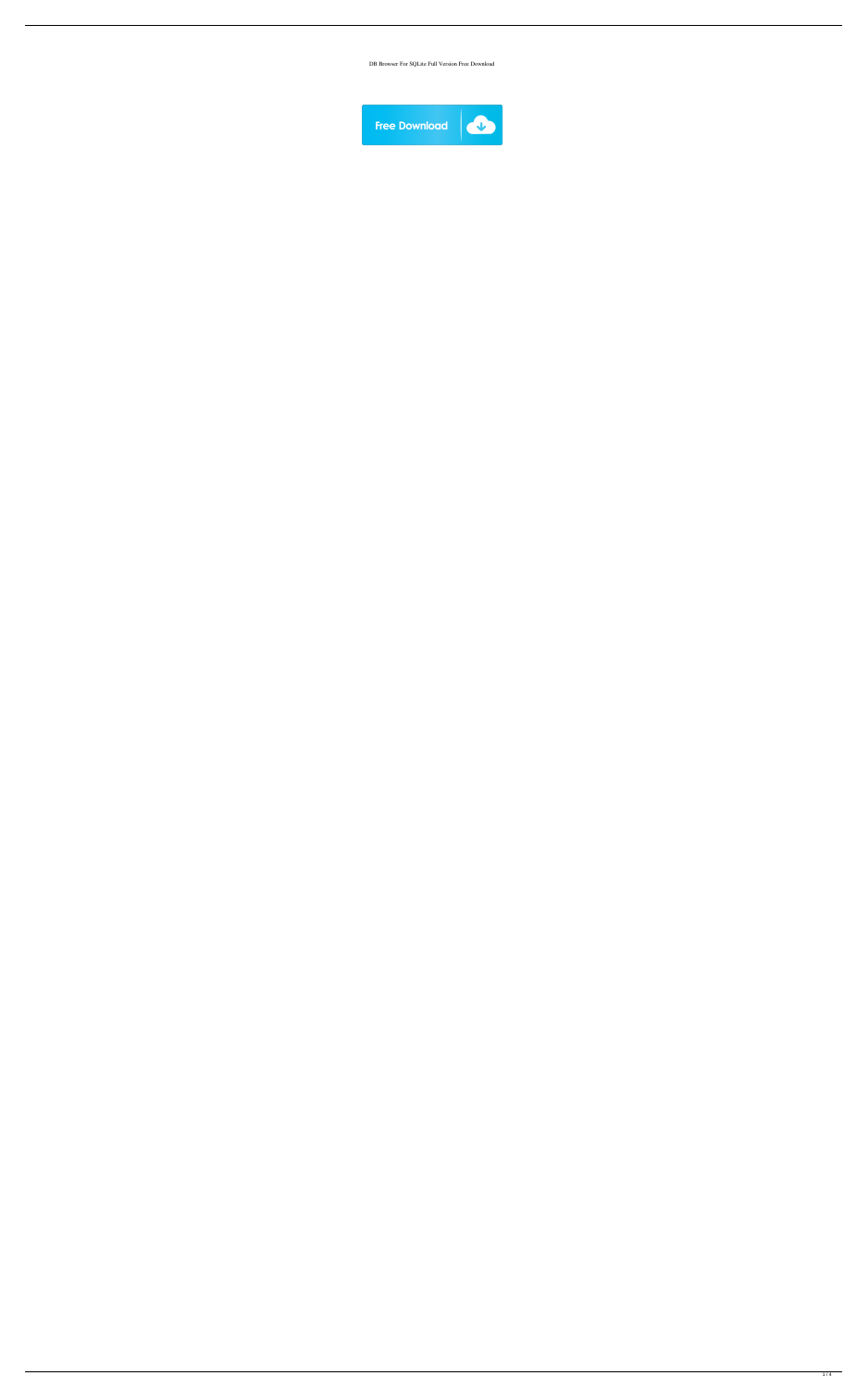## **DB Browser For SQLite Crack Free Download**

The DB Browser for SQLite is a database viewer and editor with an extremely easy-to-use interface. The application comes with many features that allow you to perform searches, analyze and manage your SQLite database. With type. There is also support for all the SQLite table types, including tables with a primary key, those with a foreign key, many-to-many relationships, multi-column indexes, indexes without primary keys, and many more. DB B user interface for DB Browser for SQLite is intuitive and allows you to browse your database tables and their indexes, edit them and even remove or edit their records. DB Browser for SQLite is equipped with a search tool. SQLite allows you to copy, copy the data from one table to another, insert a new record into a table or remove an existing one. You can create new indexes for a table, rename it, insert it into the database, and create new perform an integrity check. The DB Browser for SQLite utility provides you with a wizard for generating and modifying tables, editing indexes, inserting records, removing them, and more. You can change the field type of a search for a specific data type and display results by keeping the same format. The application is capable of importing and exporting data. You can import records from an SOL file, a CSV file, a text file, or a directory o returned data, as well as the generated error messages. You can create new records and remove them from the currently opened table. The content of each cell can be manually edited or imported from a text file in your compu as well as modify them

DB Browser for SQLite is a user-friendly program to view and modify database files for SQLite 3.8, 3.8.1, 3.8.2, 3.8.3, 3.8.4, 3.8.2, 3.8.3, 3.8.4, 3.8.5, 3.8.4, 3.8.5, 3.8.4, 3.8.5, 3.8.4, a.8.5, 3.8.4, a.8.5, 3.8.4, a.8. process for the software is very simple and easy. The application is accessible from the "Install/Uninstall" tab, which is located on the main window of the application. The rest of the buttons in this window are available Uninstall button will remove DB Browser for SQLite from your computer. The Upgrade button will ask for a reinstallation of the program, so as to upgrade the existing DB Browser for SQLite installation on your computer to a On clicking the Main button, the software will open its main window. Here you can navigate the software by using the Toolbox button. Toolbox Once you navigate to the "Tools" tab, you will see that there are various tools t database, click the Tree button, which is located in the Tools tab. The tree view will show the contents of the database in the form of a tree structure, which will help you in the task of browsing the data. To add new tab browse for a template for the new table. After selecting the template, you can rename the table by clicking the Rename button. After renaming the table, you can create a new table by clicking the New button. You can also r also located in the Tools tab. The table view will show the data 81e310abbf

## **DB Browser For SQLite Crack**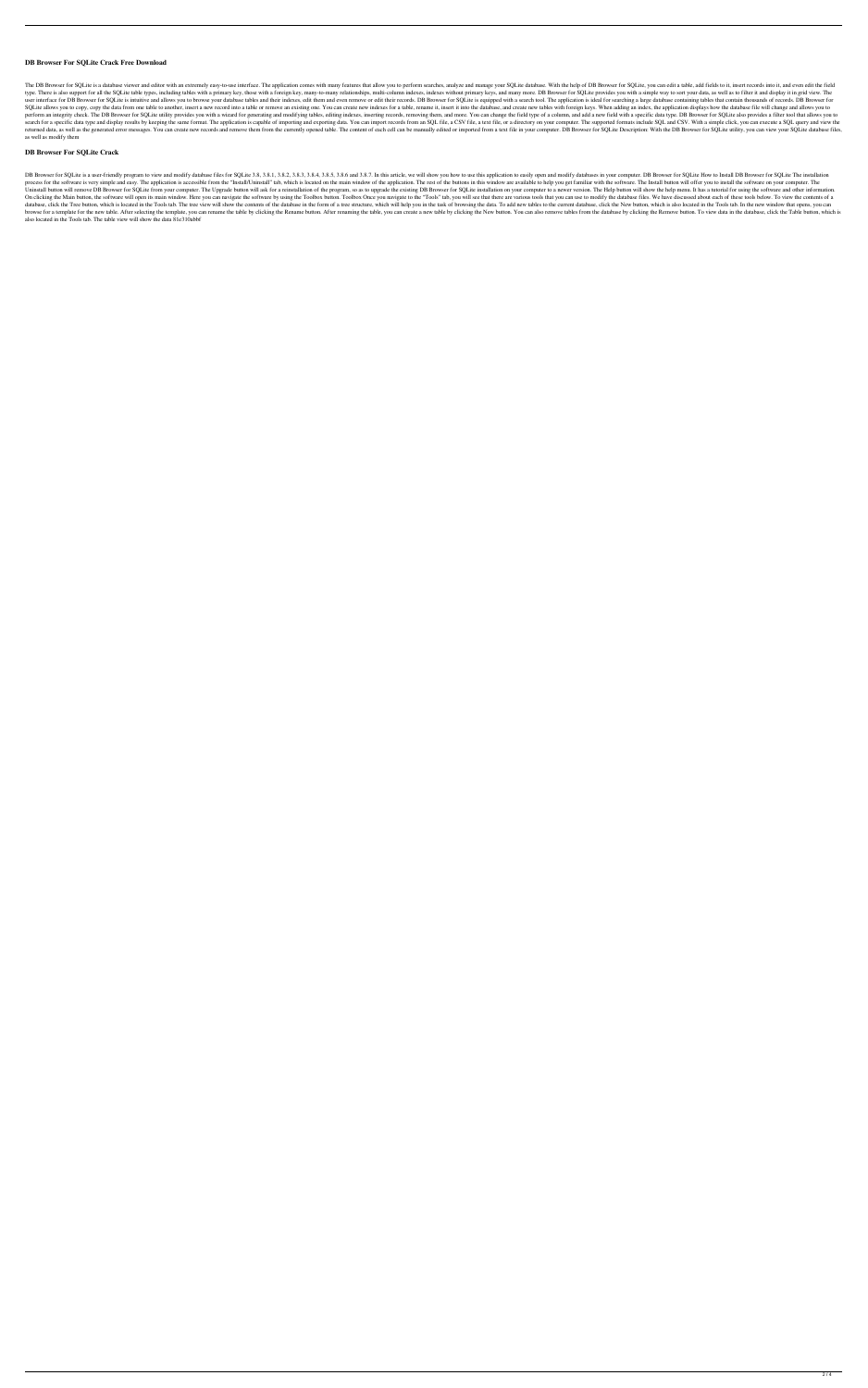## **DB Browser For SQLite Crack+ Serial Key**

DB Browser for SQLite is a software application for Windows PC, that creates a graphical user interface for managing SQLite databases. The program allows you to open, view, browse, edit, and modify SQLite databases. The ap you can use to create new tables, add fields to them, and find records based on criteria. DB Browser for SQLite creates a tree view of the indexes of all tables, as well as a separate view of the records of each table. Thi simple software application, that allows you to get started with SQLite database creation and management in a few easy steps. With DB Browser for SQLite, you can use the SQL language to find records in databases, create ta records, and run queries on them. You can also use the application to connect to your database and export and import it. With DB Browser for SQLite, you can view the tables and fields in a tree view. You can also select an records in a table. Furthermore, you can filter records in a table based on the available options. DB Browser for SQLite has a simple interface, and allows you to add new tables and fields to the database, as well as creat edit, and delete records in the table. The content of each field can be manually edited or imported from a text file in your computer. You can sort the records based on the fields defined in the table. The application has records by the field values, as well as by the number of columns in the table. This makes it easy to find the desired records in a large database. The application has a toolbar that comes in handy while you are navigating.

#### **What's New In DB Browser For SQLite?**

DB Browser for SQLite is a tool for creating and editing SQLite database files. It is a simple tool for database management, allowing you to create, manipulate and modify SQLite databases without having to know complicated structured manner. The simplistic, interface efficiently organizes the data, enabling you to view and browse indexes, schemas, tables and fields in tree view. With just a few clicks, you can add new tables to the database, renamed and the field type can be easily changed. Moreover, you can create new indexes for a table or a field and insert them into the database. The content of each table can be visualized separately and the data can be so database. Furthermore, the 'Go To' function makes navigation even more easy. New records can be created and existing ones can be removed from the currently opened table. The content of each cell can be manually edited or i support for SQL and CSV formats. Furthermore, it enables you to write SQL queries, execute them and view the returned data, as well as the generated error messages, if any. DB Browser for SQLite is a tool for creating and SQLite databases without having to know complicated SQL commands. DB Browser for SQLite lets you use the intuitive interface to view the content of your databases in a structured manner. The simplistic, interface efficient clicks, you can add new tables to the database, as well as remove or modify existing ones, without affecting the database integrity. New fields can be created, tables can be renamed and the field type can be easily changed visualized separately and the data can be sorted by fields. The application comes with a search tool that can assist you in quickly finding the desired entry in a large database. Furthermore, the 'Go To' function makes nav content of each cell can be manually edited or imported from a text file in your computer. DB Browser for SQLite features importing and exporting capabilities, with